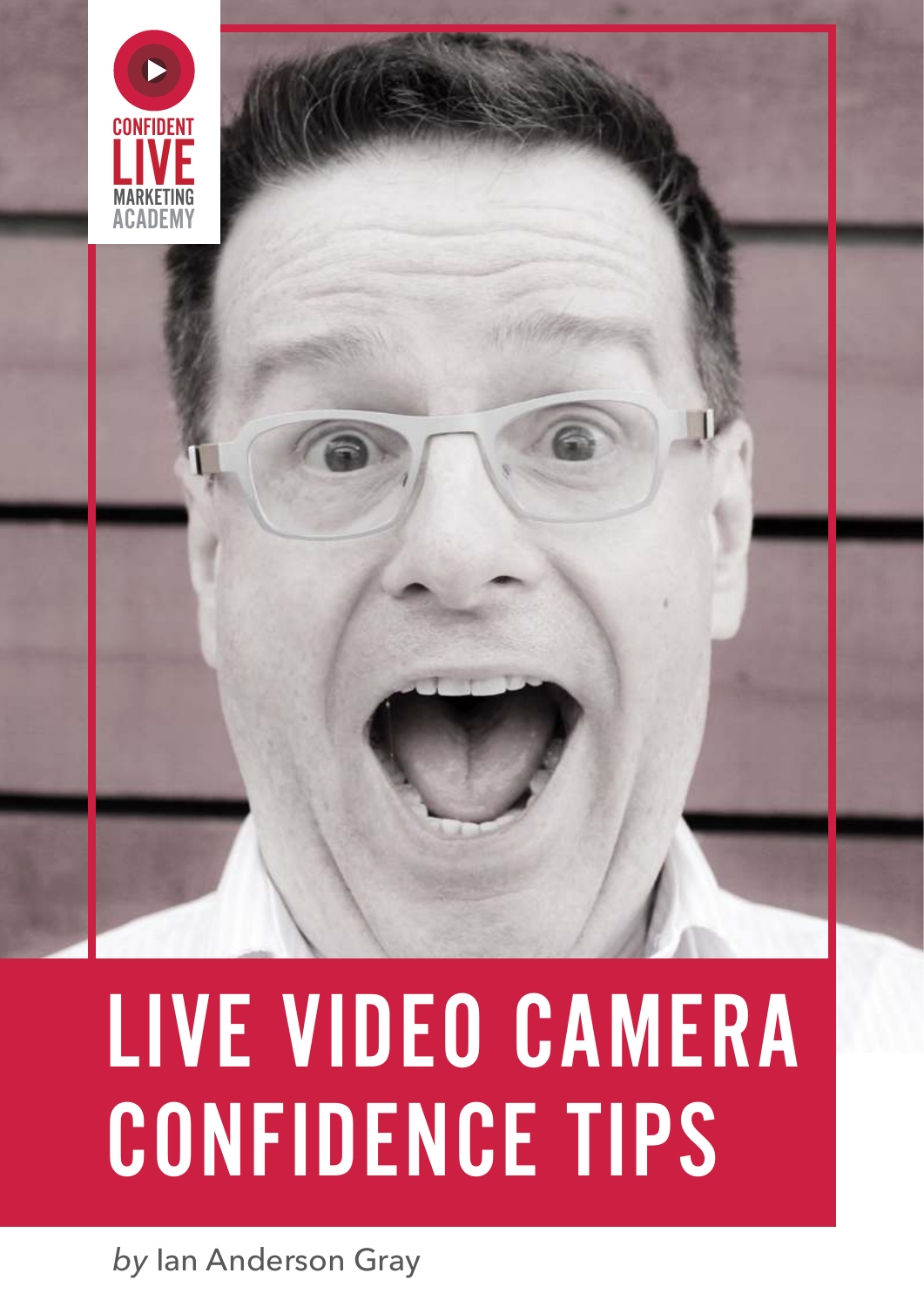## CONTENTS

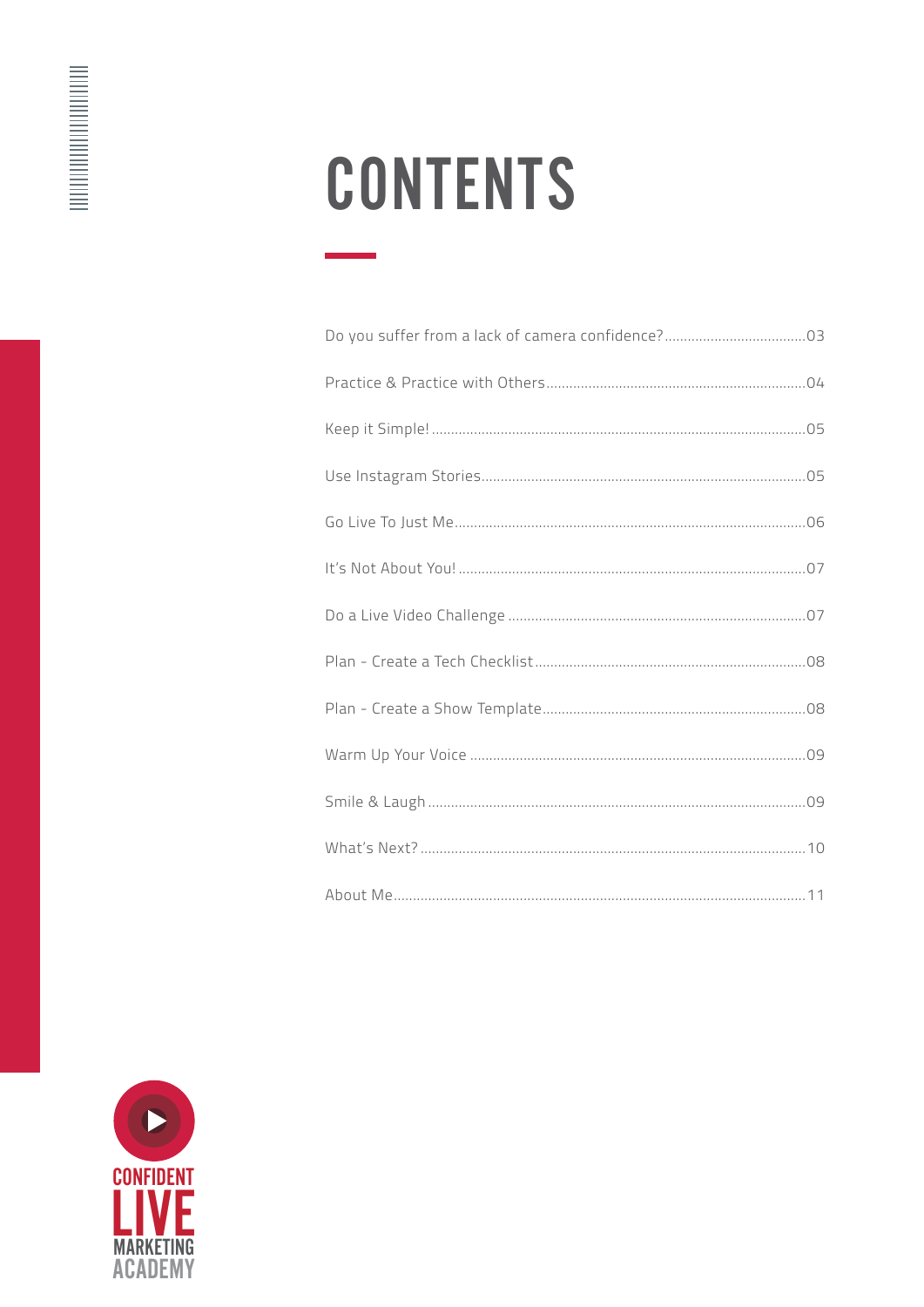#### INTRODUCTION

### <span id="page-2-0"></span>DO YOU SUFFER FROM A LACK OF CAMERA CONFIDENCE?

Do you struggle with a lack of confidence in front of the camera? Maybe you cringe when you see yourself on the screen? Does your brain go to mush when you're in front of the camera? Do you not like the way you look or sound on camera?

#### **If so, you're not alone! Most people find it difficult, and I do too!**

In fact I've asked hundreds of my customers and audience what they struggle with the most, and it's confidence:



As humans, we're wired to communicate with other humans. Communicating to a small inanimate object like a camera doesn't come naturally at first. But with practice and following some simple tips, it will become more natural and easier.



Over the years as a professional singer and speaker, being on TV, as a live video host and consultant, I've made loads of mistakes and learnt from them. And this is where many of these tips come from. Start small and start slowly. Learn from your mistakes. And if you can, join a community where you can work with others on the same journey - be held accountable and get tuition along the way. You'll get all of these things from my own community - [The](https://iag.me/products/academy/)  [Confident Live Marketing Academy.](https://iag.me/products/academy/)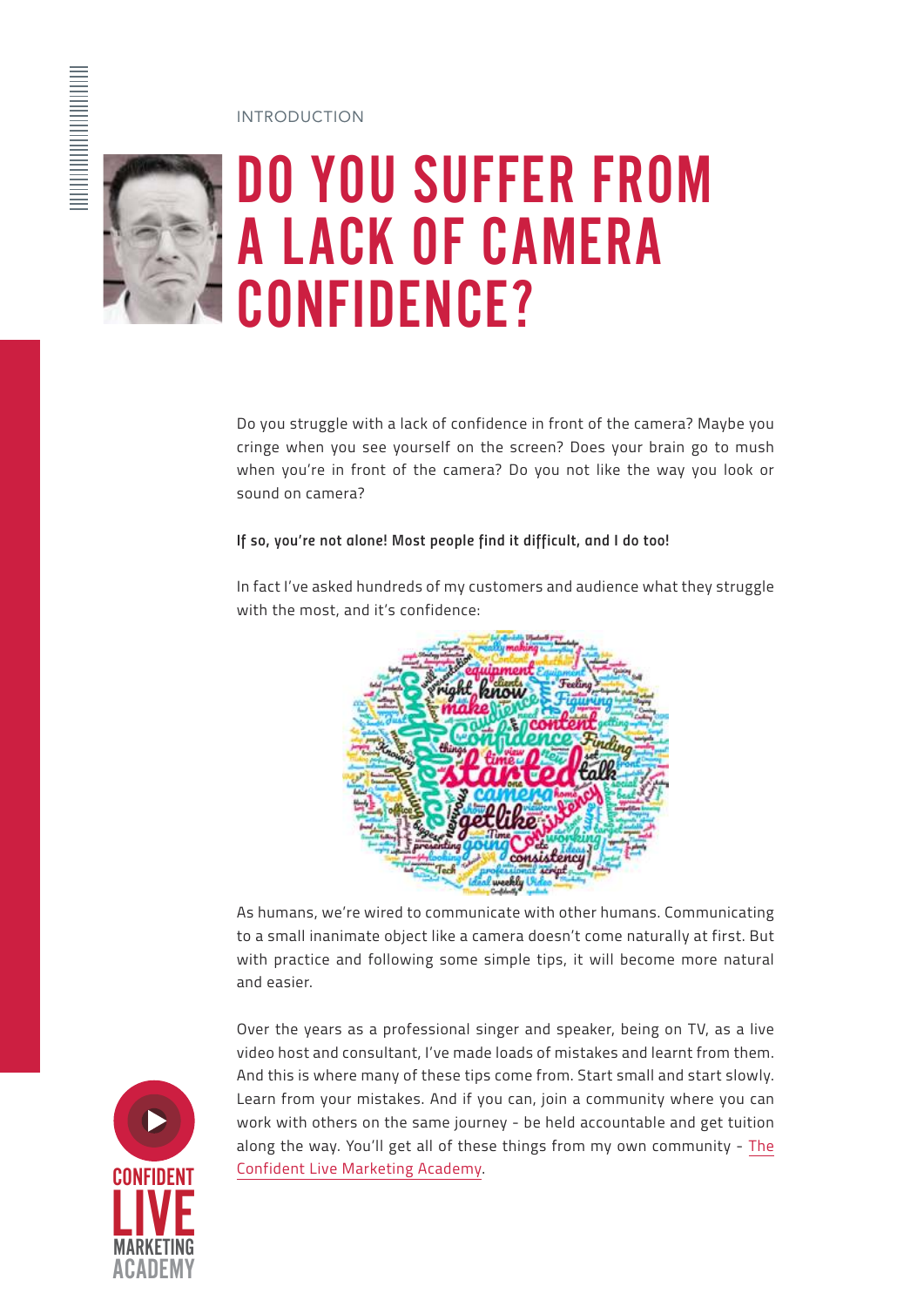<span id="page-3-0"></span>

#### Practice & Practice with Others

You've got to start somewhere - don't overthink things! There's definitely a time to plan your live videos and create checklists. But, you've also got to get comfortable in front of the camera. You can start practicing by recording a video of yourself - introducing you and your business. If you are like most people, you probably won't enjoy watching it back. But do! Write down 3 positive things about the video, and 3 things that need improving.

Then, if possible join with other people, for example in a Facebook private group and practise with pre-recorded videos and then going live. Things will go wrong, but in a safe group you can learn together. And remember - live video is NOT about being perfect!



*Ian with Julia Bramble on the Free Range Social Show*

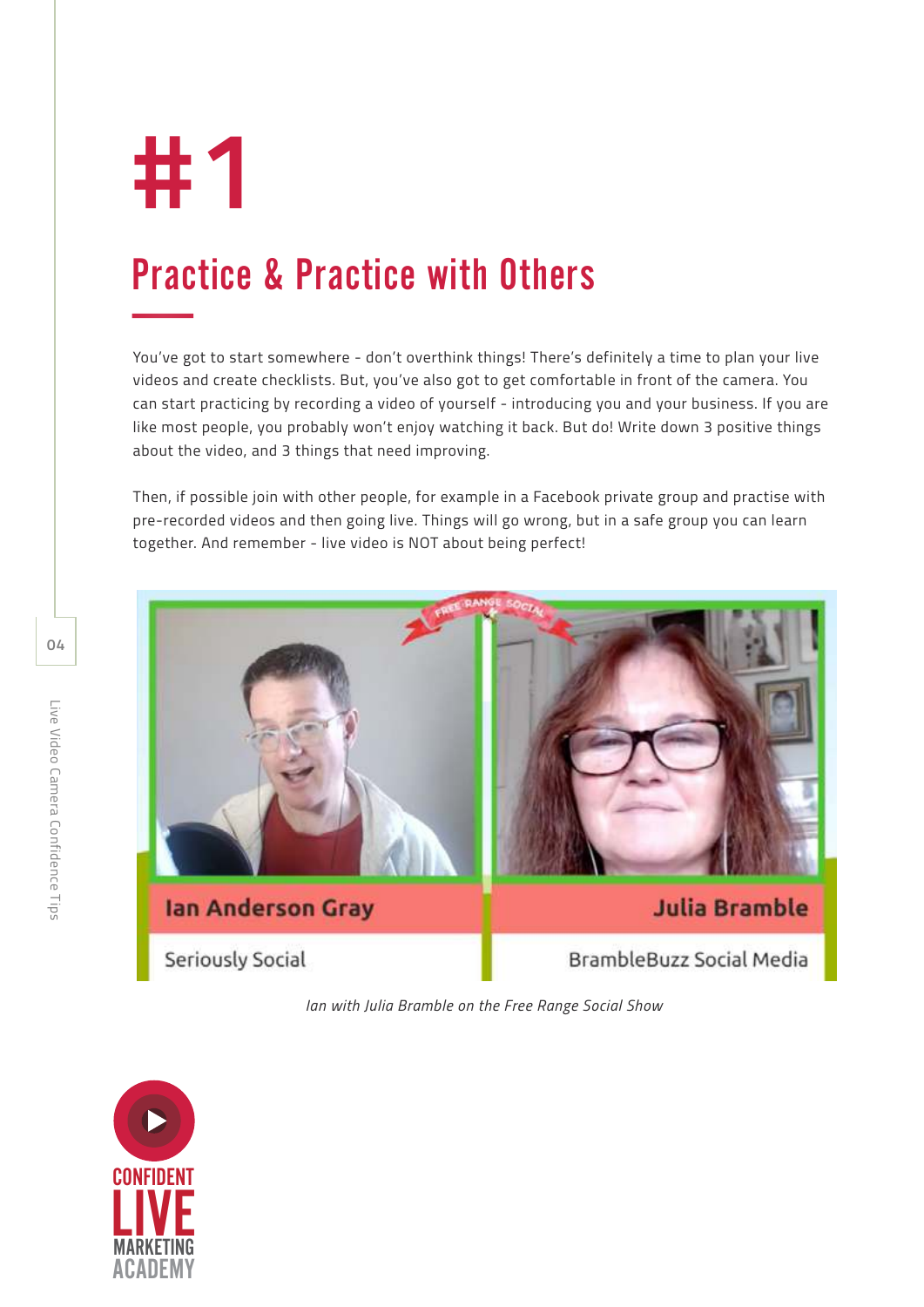<span id="page-4-0"></span>**#2**

#### Keep it Simple!

You might want to build a live studio with all the latest gadgets, but it's almost always best to start small and simple. And the easiest way is to go live from your smartphone. If you have a recent iPhone or Android phone with a decent camera, you should be good to go. Don't forget, you'll need a decent internet connection too. Check your upload speed with speedtest.net - if it is 3Mbps or above, you should be ok.

Over time, once your confidence increases, you can start to bootstrap your live video studio and add extra bits - then move over to broadcasting from your desktop or laptop. But don't try and run before you can walk!

### Use Instagram **Stories #3**

Use Instagram stories (or Facebook stories) as a way to be consistent and to get yourself in front of the camera. Instagram stories are only 15 seconds long, so it's not as much as an onerous task. And what's the worst that can happen? They only last 24 hours! Instagram stories aren't live videos - but they are close. They're short, yet intimate and very recent. It's a great way to start to become more comfortable in front of the camera.





Live Video Camera Confidence Tips

Live Video Camera Confidence Tips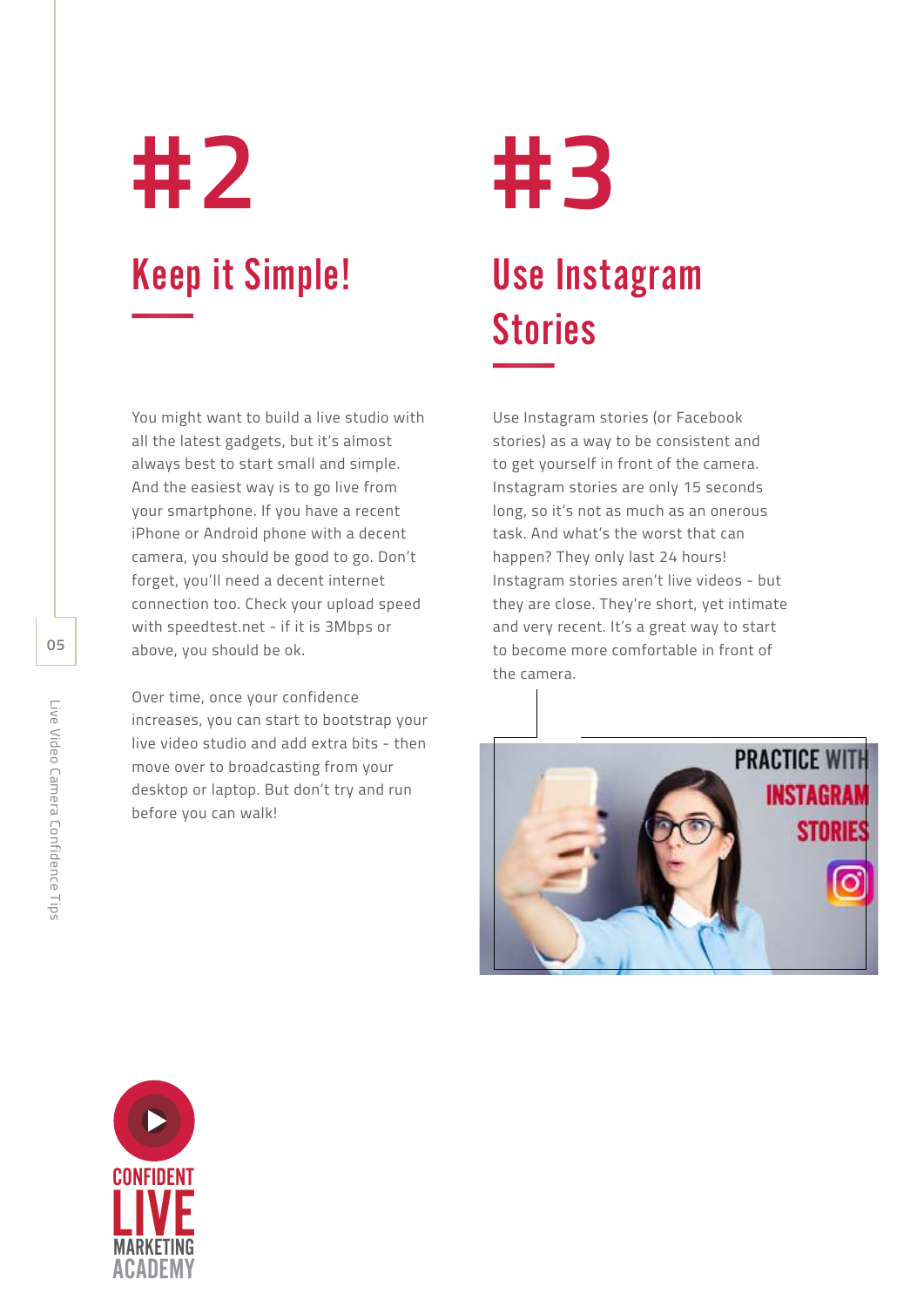<span id="page-5-0"></span>

#### Go Live To Just Me

Before you go live to the world, it's best to practise going live just to yourself. On your Facebook profile, you can create a live video post, and change the privacy settings to "only me". I still practice this today - as it's a great way to test that the tech (such as the Wi-Fi) is working well. Once you've done a few live videos to yourself, then you can expand that to a group of people such as your friends.

| • Il Three WiFi Call   | 11:07                                            | 0, 77%                                                     |  |
|------------------------|--------------------------------------------------|------------------------------------------------------------|--|
| Cancel                 | Select privacy                                   | Done                                                       |  |
| Who can see your post? |                                                  |                                                            |  |
| search results         |                                                  | Your post will appear in News Feed, on your profile and in |  |
| Public                 | Anyone on or off Facebook                        |                                                            |  |
|                        | Friends<br>Your friends on Facebook              |                                                            |  |
|                        | Friends except<br>Friends: Except: Acquaintances |                                                            |  |
|                        | Only me<br>Only me                               |                                                            |  |
| See more               |                                                  |                                                            |  |

*Practice to yourself on Facebook Live by changing privacy to "only me"*

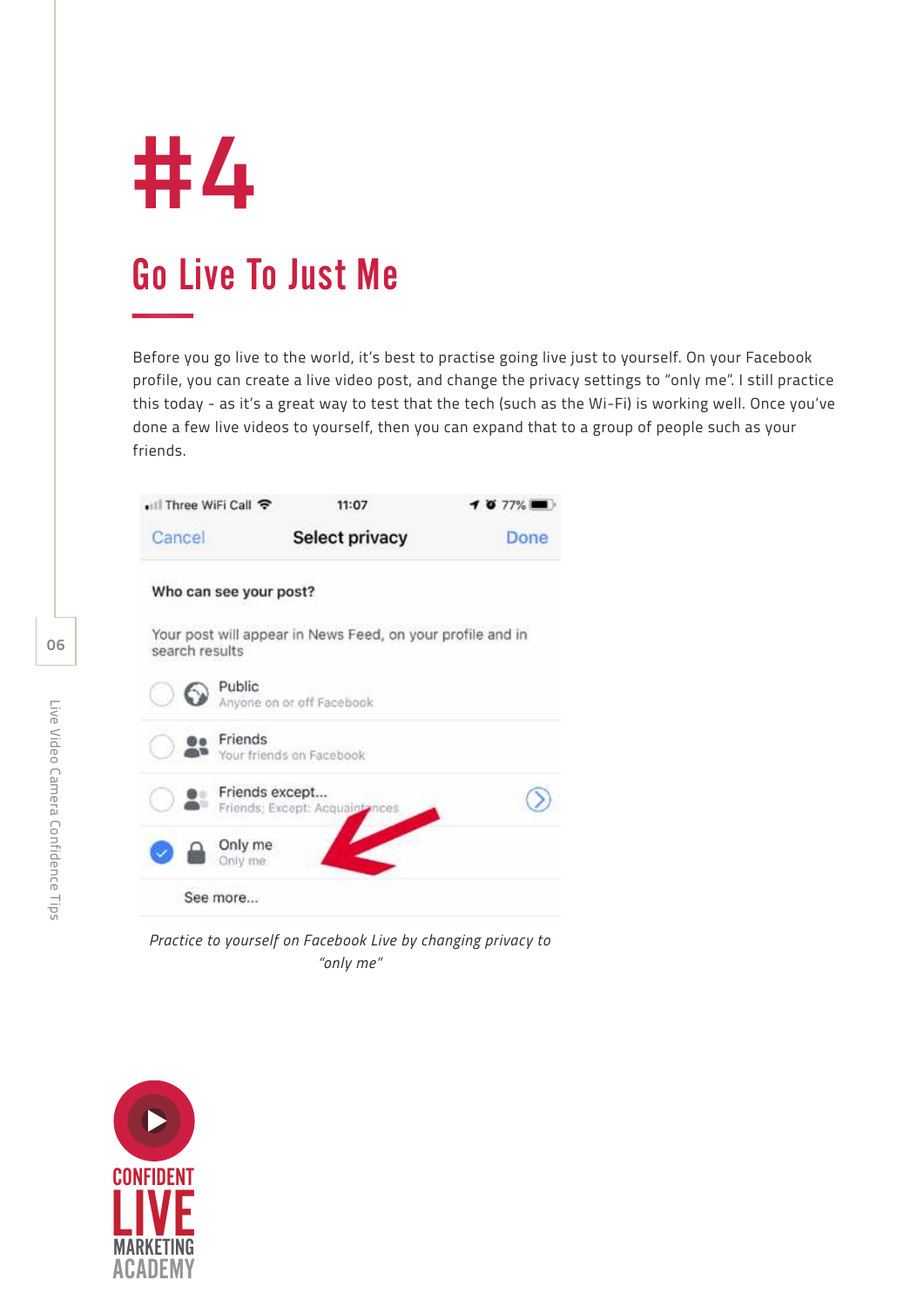<span id="page-6-0"></span>**#5**

#### It's Not About You!

It's about the people you're serving. You don't have to love the sound of your own voice. Instead of thinking about the way you sound and the way you look, think about your target audience. In fact, when you look through the camera, imagine it's your best friend or client - your perfect customer or avatar. They want to hear about you and your message. This is very much to do with slowly changing your mindset and it's not going to change overnight. Again, joining together in a community such as the Confident Live Marketing Academy will help you move forward!

Do a Live Video **Challenge #6**

With live video (and any form of content) it's really important to be consistent. In order to serve and sell to your audience you need to turn up. If your audience don't see you turning up - they'll think you don't care, or even worse, forget about you! To gain your confidence and professionalism you need to practice a lot at the start - so practice over set period of time. A live video challenge is a great way to build your confidence and consistency. Join together with others doing the challenge and go live daily over a certain period of time. Initially, do it for five days. So this, again, could be in a group, but the more you do it, the more regularly, the more consistent you become, the easier it will be longer term.





Live Video Camera Confidence Tips

Live Video Camera Confidence Tips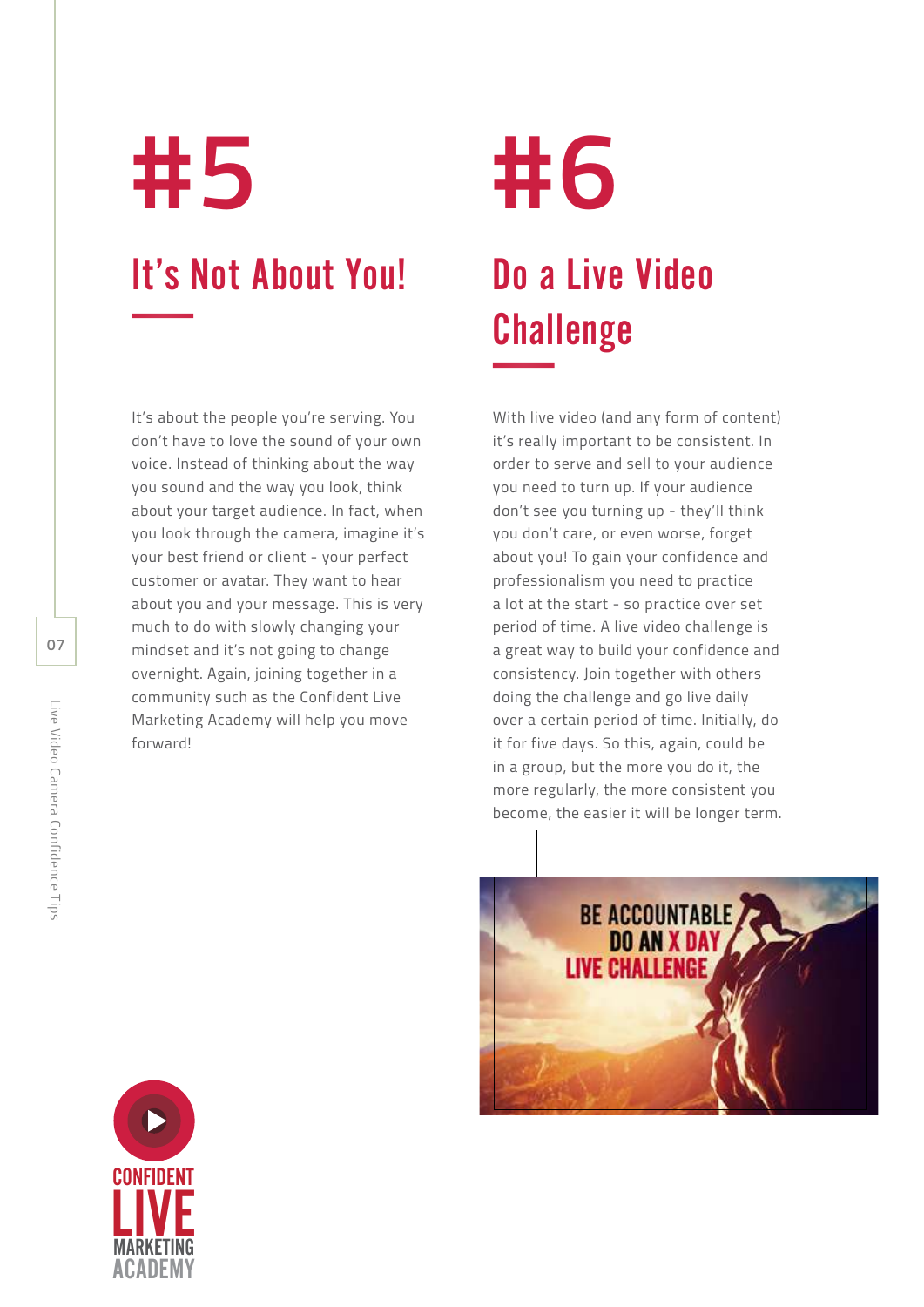<span id="page-7-0"></span>**#7**

#### Plan - Create a Tech Checklist

Things will go wrong with the tech, but you don't need to let the tech rule or ruin you! Create a checklist of all the things that you need to implement from a tech point of view and keep it as simple as possible. I've got an example tech checklist that you can use in my [Confident Live Mini](https://iag.me/products/confidentlivemini/?from=confidencetips)  [Course](https://iag.me/products/confidentlivemini/?from=confidencetips) (see below).

## **#8**

#### Plan - Create a Show Template

So many live broadcasts fail because they have no structure. They're just someone waffling on about nothing. Don't do that! You need to be focussed and think of your audience! Create a checklist with the content you want to share. Come up with 3 to 5 points, and think about what you are going to say - this will be the main section of your show. At the start of the show, you'll want to introduce yourself and your topic and welcome your replay viewers, and then your live viewers. At the end, you'll want to share a call to action and tell people when you're next going live. Those are just a few pointers, but if you want to know more my [Confident Live Mini Course](https://iag.me/products/confidentlivemini/?from=confidencetips) has live show template to get you started! Since you've got this far, I wanted to give you 50% off. Use the coupon **CONFIDENCE TIPS** to get the discount.



**08**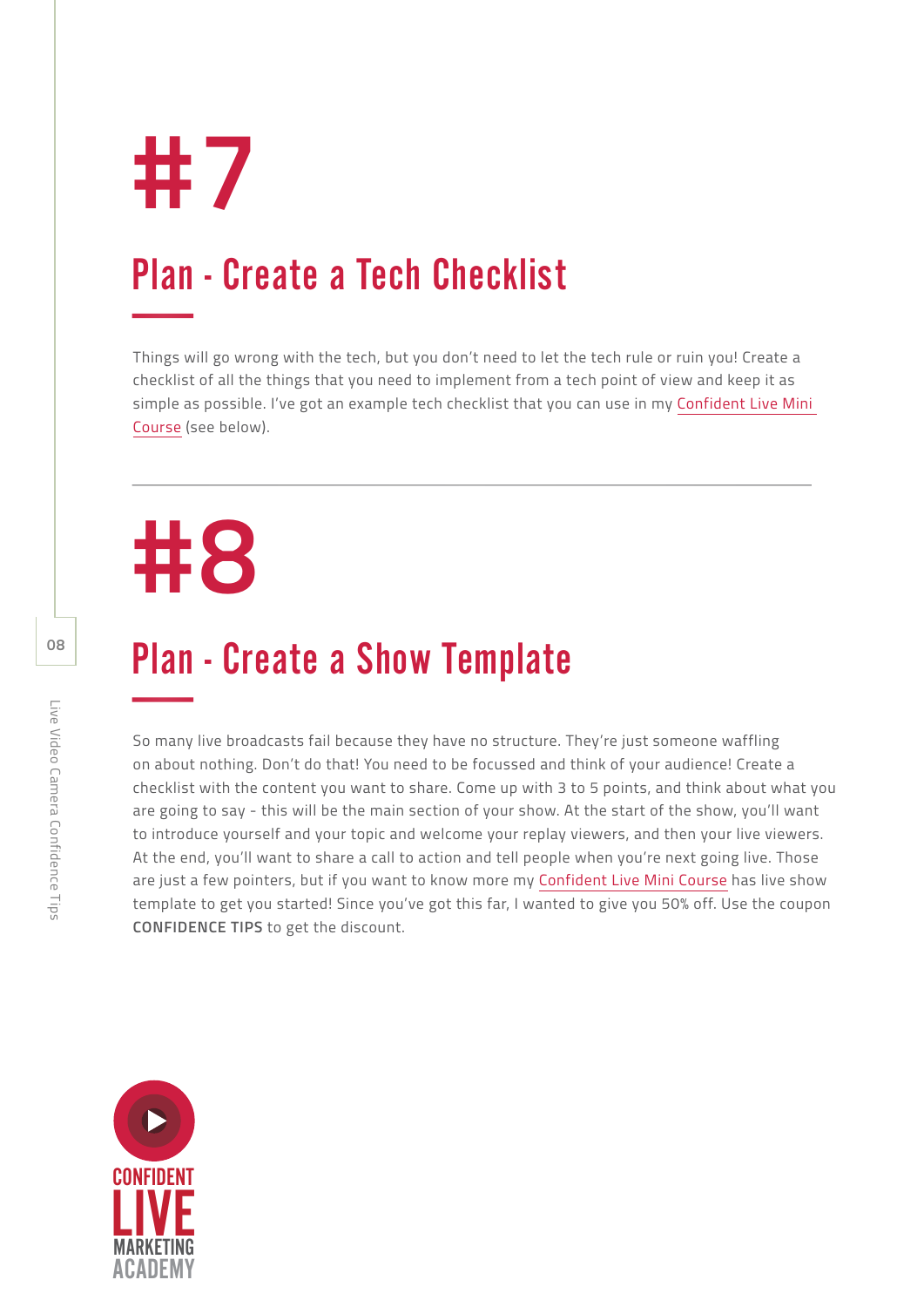<span id="page-8-0"></span>

#### Warm Up Your Voice

The quality and strength of your voice is so important as you communicate to your audience. It's important to keep it fit and healthy, and to improve the energy, diction and vitality of your voice. Your voice isn't just your vocal chords or your larynx. It's also your body. So, check your posture! If possible, stand when you're going live - it's easier to put more energy in and support your voice if you are standing. I recommend doing vocal exercises each day and 10-20 minutes before you go live. This will give you more vocal strength, energy and better diction. And it's also great to have a bit of fun and energy before you go live!

If you want an example warm-up session for live video, then my [Confidence Live Mini Course](https://iag.me/products/confidentlivemini/?from=confidencetips) has you covered (remember your 50% off).

# **#10**

### Smile & Laugh

If you're like most of us, when you hit the "go live" button, you'll be nervous. That's OK. It shows that you care, and with the adrenaline pumping through your veins you can communicate with more energy and passion. So, doing vocal exercises beforehand is important, but so is starting with a smile or even a laugh. Actually, laughing before you start gets you using your facial muscles and gets you smiling. Starting your live video with more energy and a smile will help you communicate much more effectively to your audience.

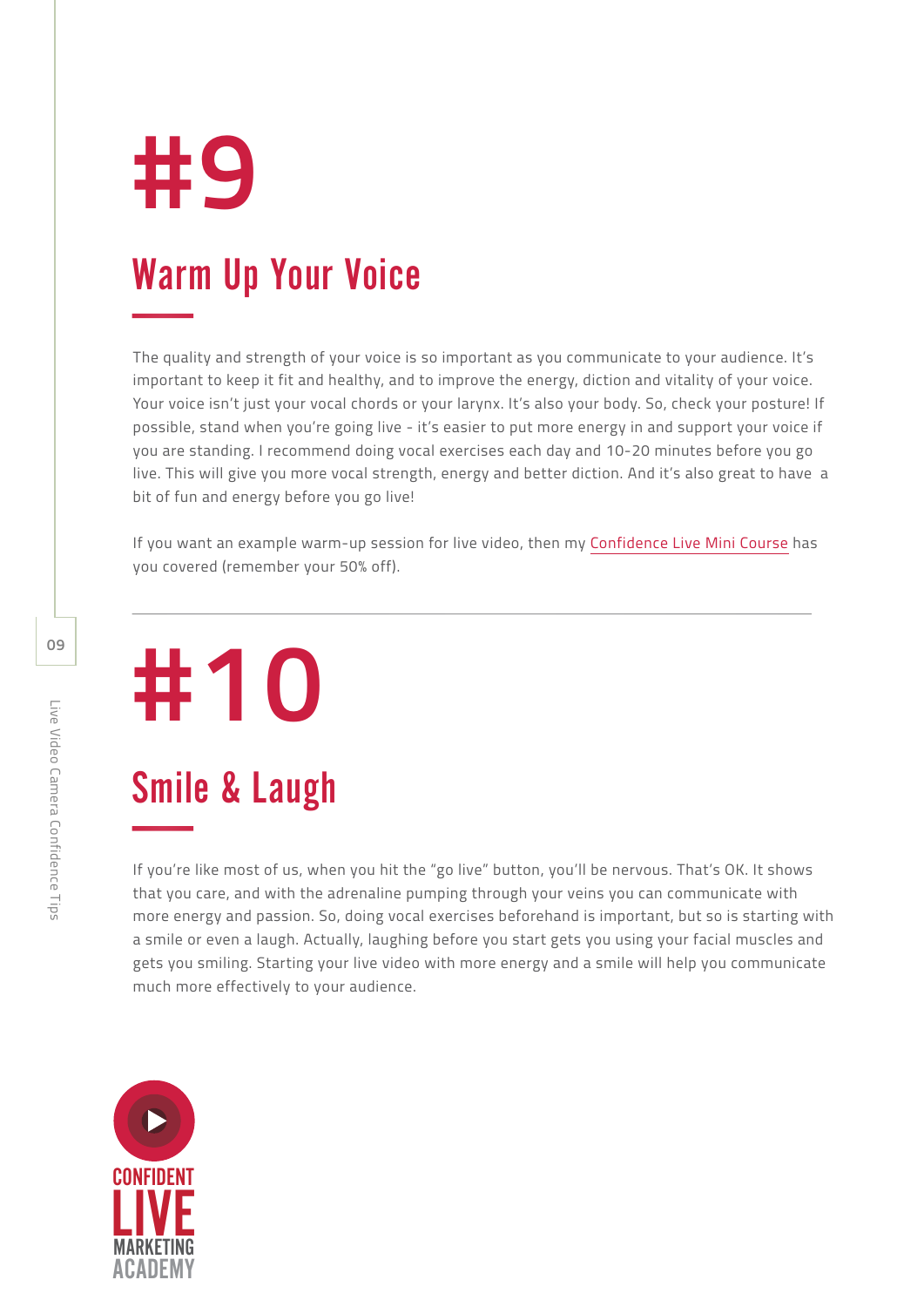**These 10 steps are just to get you started.** But I promise you, even if you put only 3 or 4 of these tips into place, it will mean you're far more likely to get started and carry on, and in fact make a radical difference to your live videos.

<span id="page-9-0"></span>*What's* 

 $n_{\Omega}$ 

*Next?*

**10**

Live Video Camera Confidence Tips

Live Video Camera Confidence Tips

But don't try and do this alone. I invite you to join the [Confident](https://iag.me/products/academy/)  [Live Marketing Academy,](https://iag.me/products/academy/) where you can learn with others who want to get started or improve their content in front of the camera or microphone whether that's live video, prerecorded video, podcasts or webinars.

I also want to congratulate you downloading this little guide. You've started on the journey. It's going to be hard sometimes, but it will be so rewarding. I can't wait to see what you're going to do!

## CONFIDENT **LIVE** MARKETING ACADEMY